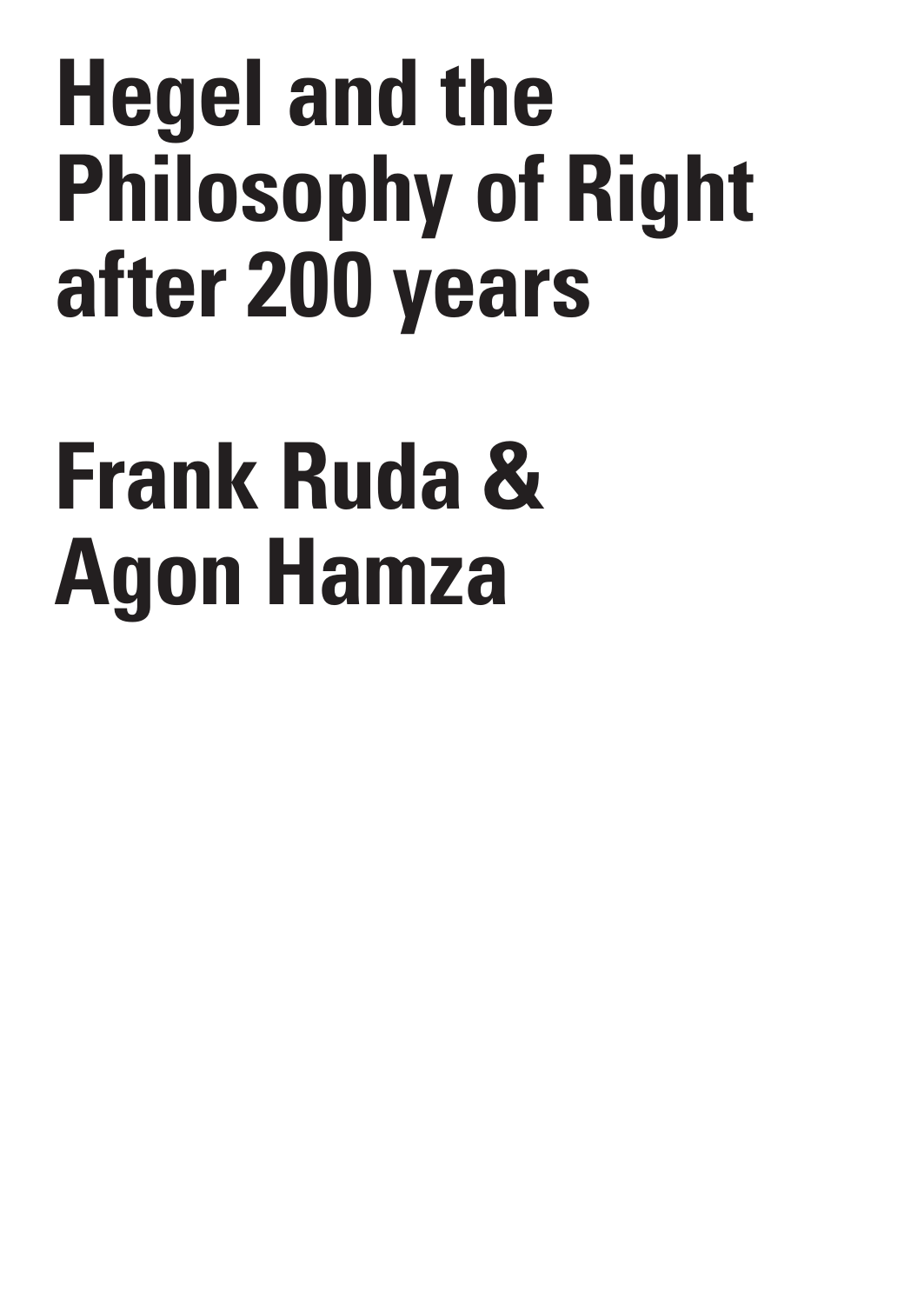Celebrating anniversaries is a custom known everywhere and to everybody. It can easily be extended to the celebration of anniversaries of books or even artistic, sometimes scientific but certainly political events. But in 2021 we are not dealing with an ordinary anniversary: rather a year after everyone tried to celebrate the 250th birthday of one of the most important thinkers in the history of modern philosophy without being properly able to due to a pandemic (sometimes, there is no only reason, but also a virus in history), 2021 offers an occasion to celebrate, if this is the right term here, one of his achievements. 200 years after its publication, 2021 is the year of the anniversary of one of his most controversial books. The philosopher in question, as you all know, is G.W.F. Hegel and the book whose anniversary we want to salute, as you certainly know, too, is his *Outlines of the Philosophy of Right*.

Therefore, we are not only celebrating the 200th anniversary of the publication of the *Outlines of the Philosophy of Right*, but concomitantly we are analysing and discussing the relevance of Hegel after 251 years of his birth and 200 years of his most important political work.

 Hegel's philosophical system in general is often, if not mostly characterized as difficult. Part of this difficulty is that it is not easy, maybe even impossible to identify within it only an ideological or political orientation - rather one always seems to find elements that point to even contradictory readings and this might be especially true in the case of the *Philosophy of Right*. For this is a book, not to forget, which brought him some of the most devastating and exaggerated: e.g. charges of being a Prussian state philosopher and /or a totalitarian thinker, to name just two of the most prominent ones ( though the list is easily extendable on). But especially with regard to the *Philosophy of Right*, a book, written for teaching purposes and to appear rather late in his life, a distinction introduced by Göorgy Lukács in *The Young Hegel* between a conservative and an early revolutionary Hegel, seems to still be pertinent for its reception today. One of aspects of Hegel's book that is and was often conceived as one of its most problematic can be located in one of the notorious slogans that can be found in its preface, where Hegel infamously states: "what is rational is actual, and what is actual is rational."

How to read this claim has divided Hegel's readers now for two centuries. With this issue of *Crisis and Critique* we want to again light or, maybe even fire up the torch of rationality and we sought contributions from distinguished readers of Hegel and new voices. We are here bringing together dialectical thinkers, who are willing to discuss with us the pertinence and rational actuality of Hegel's philosophy of objective spirit in today's world and thus for today.

In his inaugural lecture at Heidelberg University in 1816, Hegel writes that to "draw Philosophy out of the solitude into which it was wandered - to do such work as this we may hope that we are called by C R  $\mathbf{I}$ S I S & C R I T  $\mathbf{I}$ 

5